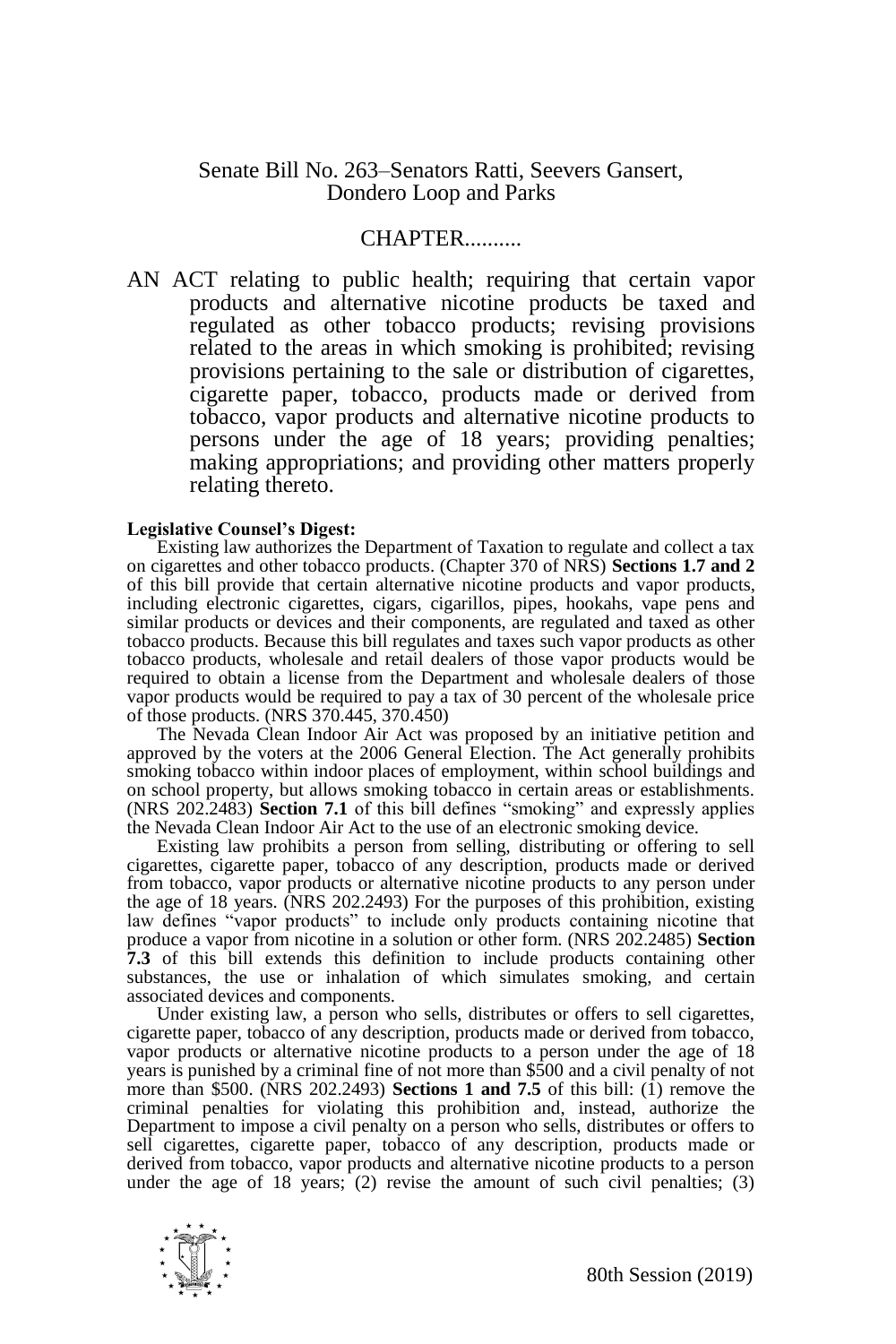authorize the imposition of penalties on a licensee whose employee or agent violates this prohibition; and  $(4)$  establish the procedure for the issuance of a notice of infraction to a person who violates this prohibition and the requesting of a hearing before the Department. **Sections 1.3, 7.4 and 7.9** make conforming changes related to the removal of criminal penalties and the authorization for the Department to impose civil penalties.

Existing law prohibits a person from knowingly selling or distributing cigarettes, cigarette paper, tobacco of any description or products made or derived from tobacco to a child under the age of 18 years through the use of the Internet. Existing law further requires a person who sells or distributes such products through the use of the Internet to adopt a policy to prevent a child under the age of 18 years from obtaining such products from the person through the use of the Internet, which policy is required to include: (1) a method to ensure that the person who delivers the products to obtain the signature of a person who is over the age of 18 years; (2) a requirement that the packaging or wrapping of the items when they are shipped is clearly marked with the words "cigarettes" or the words "tobacco products;" and (3) a requirement to comply with certain federal law relating to the remote sale of cigarettes and certain tobacco products. (NRS 202.24935) **Section 7.7** of this bill removes the requirement for such a policy. Instead, **section 7.7** requires a person who sells or distributes cigarettes, cigarette paper, tobacco of any description, products made or derived from tobacco, vapor products or alternative nicotine products through a computer network, telephonic network or other electronic network to: (1) ensure that the packaging in which the items are shipped is labeled "cigarettes" or "tobacco products;" and  $(2)$  use certain age verification procedures.

**Section 14.5** of this bill makes an appropriation to the Department of Health and Human Services for programs to control and prevent the use of tobacco in the amount of \$2.5 million for Fiscal Year 2019-2020 and \$2.5 million for Fiscal Year 2020-2021. **Section 14.7** of this bill makes an appropriation to the Department of Taxation to carry out the duties imposed by this bill on the Department of Taxation.

EXPLANATION – Matter in *bolded italics* is new; matter between brackets **[**omitted material**]** is material to be omitted.

## THE PEOPLE OF THE STATE OF NEVADA, REPRESENTED IN SENATE AND ASSEMBLY, DO ENACT AS FOLLOWS:

**Section 1.** Chapter 370 of NRS is hereby amended by adding thereto a new section to read as follows:

*1. Except as otherwise provided in subsections 2 and 3, a person shall not sell, distribute or offer to sell cigarettes, cigarette paper or other tobacco products to any child under the age of 18 years.* 

*2. A person shall be deemed to be in compliance with the provisions of subsection 1 if, before the person sells, distributes or offers to sell to another, cigarettes, cigarette paper or other tobacco products, the person:*

*(a) Demands that the other person present a valid driver's license, permanent resident card, tribal identification card or other* 

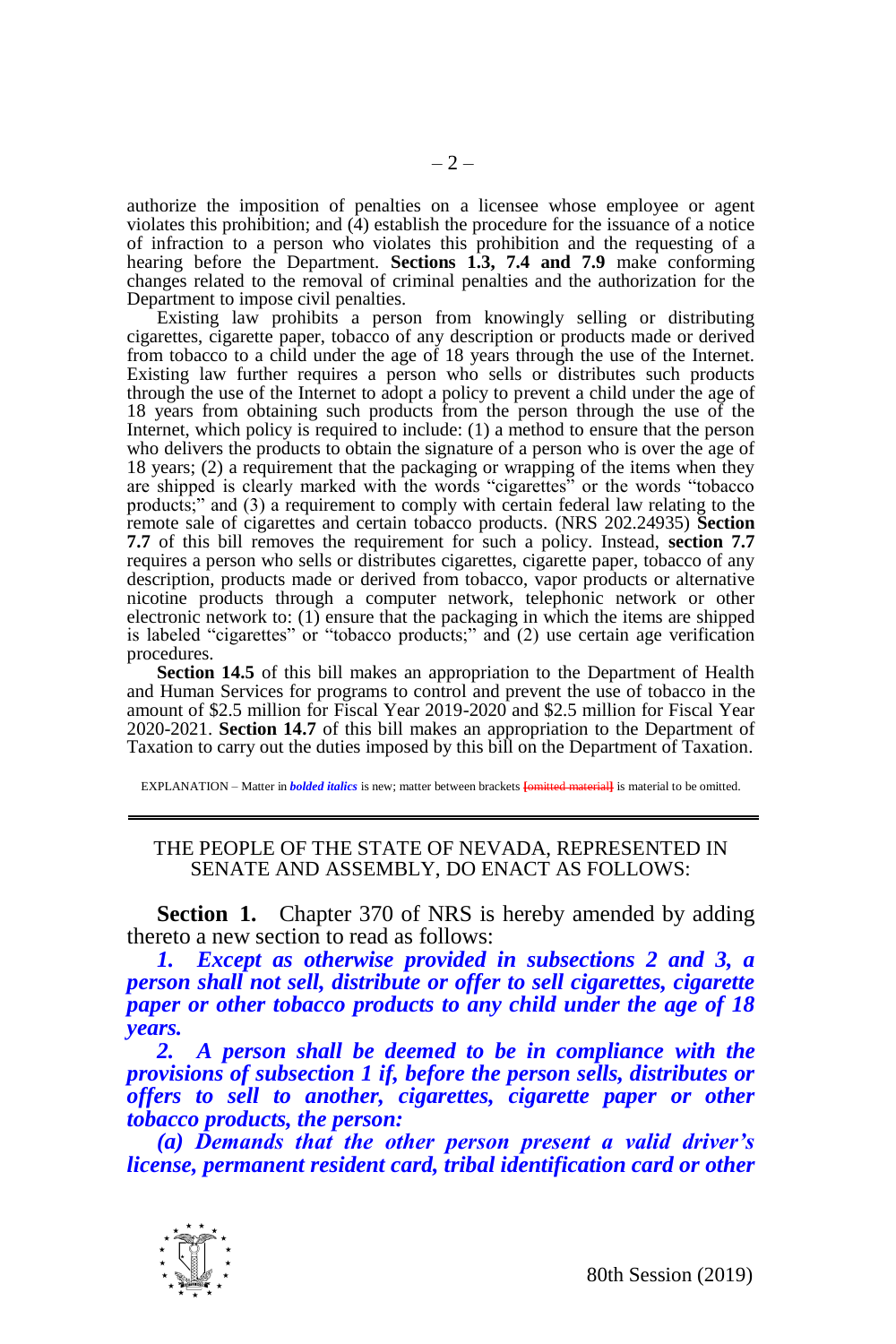*written or documentary evidence which shows that the other person is 18 years of age or older;*

*(b) Is presented a valid driver's license, permanent resident card, tribal identification card or other written or documentary evidence which shows that the other person is 18 years of age or older; and*

*(c) Reasonably relies upon the driver's license, permanent resident card, tribal identification card or other written or documentary evidence presented by the other person.*

*3. The employer of a child who is under 18 years of age may, for the purpose of allowing the child to handle or transport cigarettes, cigarette paper or other tobacco products, in the course of the child's lawful employment, provide cigarettes, cigarette paper or other tobacco products to the child.*

*4. A person who violates this section is liable for a civil penalty of:*

*(a) For the first violation within a 24-month period, \$100.*

*(b) For the second violation within a 24-month period, \$250.*

*(c) For the third and any subsequent violation within a 24-month period, \$500.*

*5. If an employee or agent of a licensee has violated this section:*

*(a) For the first and second violation within a 24-month period at the same premises, the licensee must be issued a warning.*

*(b) For the third violation within a 24-month period at the same premises, the licensee is liable for a civil penalty of \$500.*

*(c) For the fourth violation within a 24-month period at the same premises, the licensee is liable for a civil penalty of \$1,250.*

*(d) For the fifth and any subsequent violation within a 24 month period at the same premises, the licensee is liable for a civil penalty of \$2,500.*

*6. A peace officer or any person performing an inspection pursuant to NRS 202.2496 may issue a notice of infraction for a violation of this section. A notice of infraction must be issued on a form prescribed by the Department and must contain:*

*(a) The location at which the violation occurred;*

*(b) The date and time of the violation;*

*(c) The name of the establishment at which the violation occurred;*

*(d) The signature of the person who issued the notice of infraction;*

*(e) A copy of the section which allegedly is being violated;*

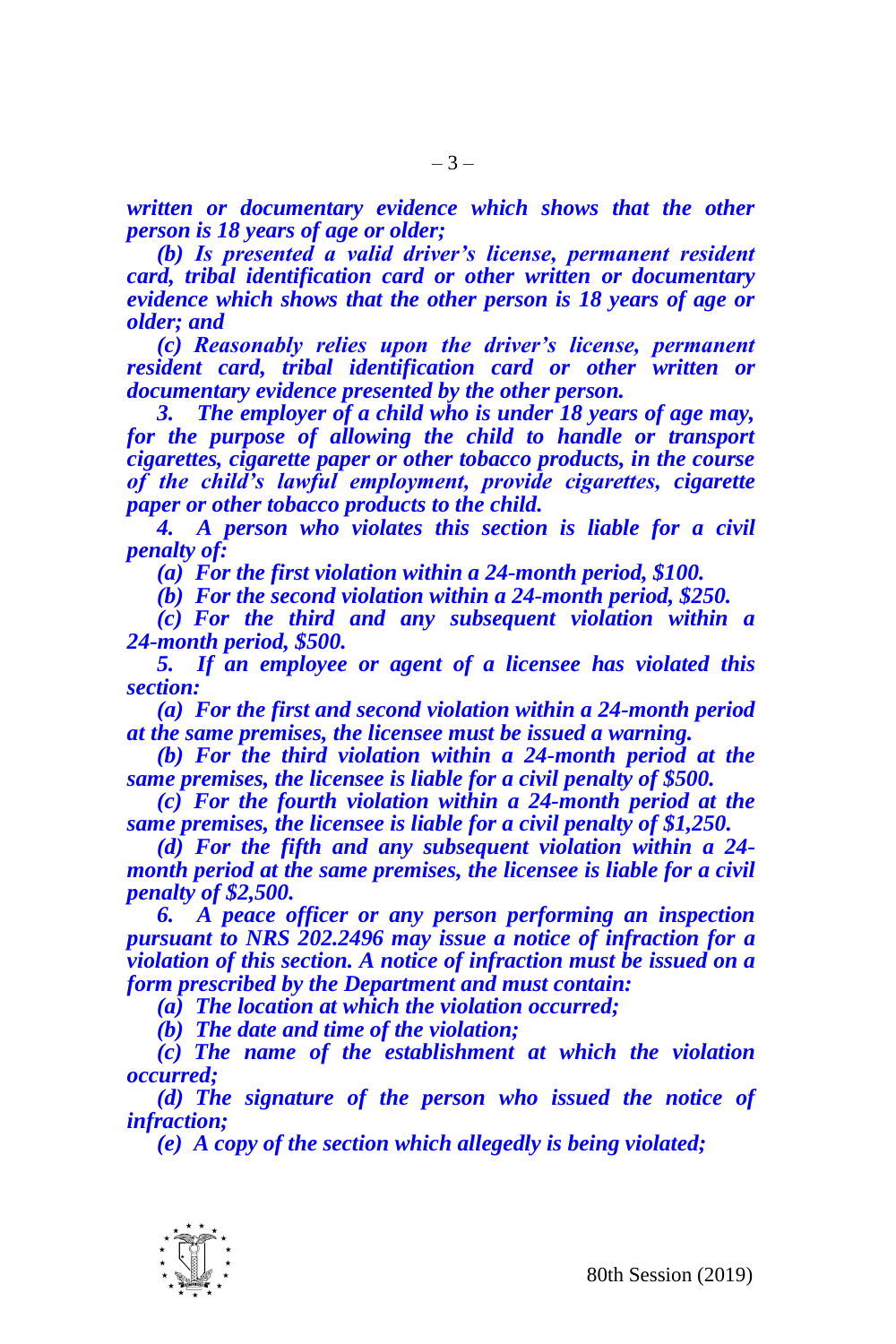*(f) Information advising the person to whom the notice of infraction is issued of the manner in which, and the time within which, the person must submit an answer to the notice of infraction; and*

*(g) Such other pertinent information as the peace officer or person performing the inspection pursuant to NRS 202.2496 determines is necessary.*

*7. A notice of infraction issued pursuant to subsection 6 or a facsimile thereof must be filed with the Department and retained by the Department and is deemed to be a public record of matters which are observed pursuant to a duty imposed by law and is prima facie evidence of the facts alleged in the notice.*

*8. A person to whom a notice of infraction is issued pursuant to subsection 6 shall respond to the notice by:*

*(a) Admitting the violation stated in the notice and paying to the Department the applicable civil penalty set forth in subsection 4 or 5.*

*(b) Denying liability for the infraction by notifying the Department and requesting a hearing in the manner indicated on the notice of infraction. Upon receipt of a request for a hearing pursuant to this paragraph, the Department shall provide the person submitting the request an opportunity for a hearing pursuant to chapter 233B of NRS.* 

*9. Any money collected by the Department from a civil penalty pursuant to this section must be deposited in a separate account in the State General Fund to be used for the enforcement of this section and NRS 202.2493 and 202.2494.*

*10. As used in this section, "licensee" means a person who holds a license issued by the Department pursuant to this chapter.*

**Sec. 1.3.** NRS 370.001 is hereby amended to read as follows:

370.001 As used in NRS 370.001 to 370.430, inclusive, and 370.505 to 370.530, inclusive, *and section 1 of this act,* unless the context otherwise requires, the words and terms defined in NRS 370.003 to 370.055, inclusive, have the meanings ascribed to them in those sections.

**Sec. 1.7.** NRS 370.0318 is hereby amended to read as follows:

370.0318 "Other tobacco product" means any tobacco of any description **[**or**]** *, any vapor product, any alternative nicotine product or* any product made from tobacco, other than cigarettes *.* **[**, alternative nicotine products and vapor products.**]**

**Sec. 2.** NRS 370.054 is hereby amended to read as follows: 370.054 "Vapor product":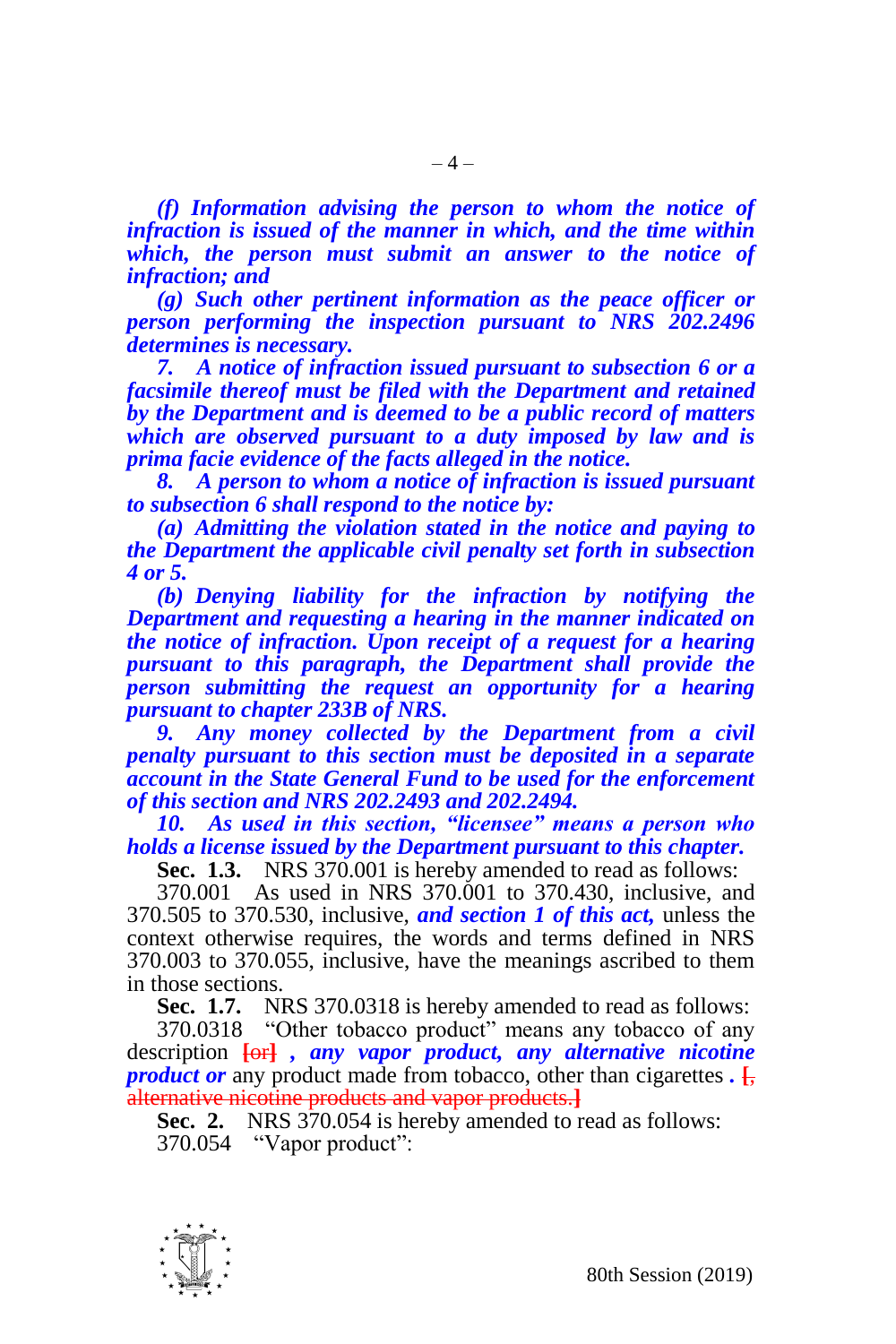1. Means any noncombustible product containing nicotine *or any other substance* that employs a heating element, power source, electronic circuit or other electronic, chemical or mechanical means, regardless of the shape or size thereof, that can be used to produce vapor from nicotine *or any other substance* in a solution or other form **[**.**]** *, the use or inhalation of which simulates smoking.*

2. Includes, without limitation:

(a) An electronic cigarette, cigar, cigarillo *,* **[**or**]** pipe *, hookah, or vape pen,* or a similar product or device; and

(b) **[**A**]** *The components of such a product or device, whether or not sold separately, including, without limitation,* vapor **[**cartridge**]** *cartridges* or other container of nicotine *or any other substance* in a solution or other form that is intended to be used with or in an electronic cigarette, cigar, cigarillo *,* **[**or**]** pipe *, hookah, or vape pen,* or a similar product or device **[**.**]** *, atomizers, cartomizers, digital displays, clearomizers, tank systems, flavors, programmable software or other similar products or devices. As used in this paragraph, "component" means a product intended primarily or exclusively to be used with or in an electronic cigarette, cigar, cigarillo, pipe, hookah, or vape pen, or a similar product or device.*

3. Does not include any product **[**regulated**]** *:*

*(a) Regulated* by the United States Food and Drug Administration pursuant to subchapter V of the Federal Food, Drug, and Cosmetic Act, 21 U.S.C. §§ 351 et seq.

*(b) Subject to the excise tax on marijuana or marijuana products pursuant to NRS 372A.200 to 372A.380, inclusive.*

*(c) Purchased by a person who holds a current, valid registration certificate to operate a medical marijuana establishment pursuant to chapter 453A of NRS.*

**Secs. 3-7.** (Deleted by amendment.)

**Sec. 7.1.** NRS 202.2483 is hereby amended to read as follows:

202.2483 1. Except as otherwise provided in subsection 3, smoking **[tobacco]** in any form is prohibited within indoor places of employment including, but not limited to, the following:

(a) Child care facilities;

(b) Movie theatres;

(c) Video arcades;

(d) Government buildings and public places;

(e) Malls and retail establishments;

(f) All areas of grocery stores; and

(g) All indoor areas within restaurants.

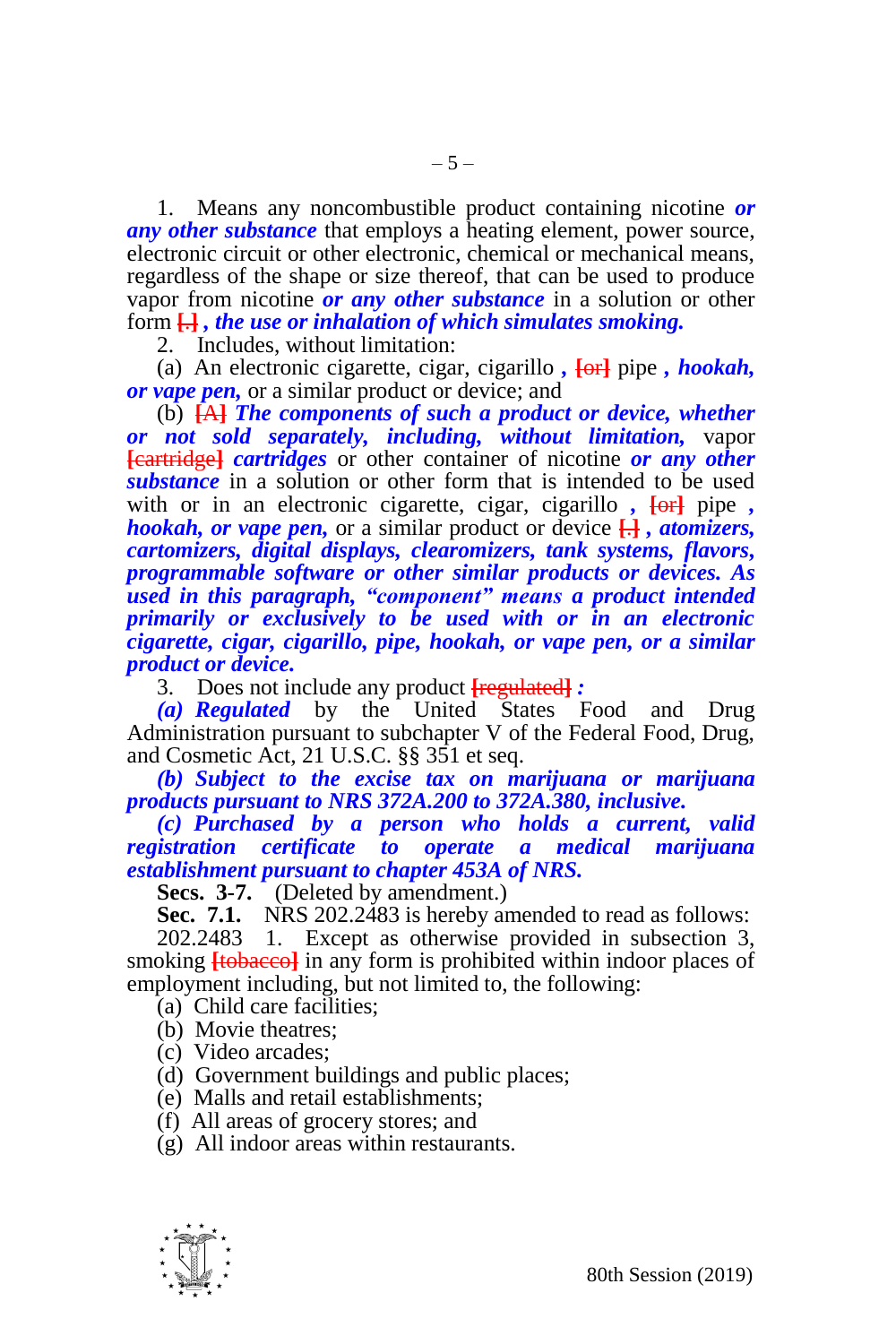2. Without exception, smoking **[**tobacco**]** in any form is prohibited within school buildings and on school property.

3. Smoking **[**tobacco**]** is not prohibited in:

(a) Areas within casinos where loitering by minors is already prohibited by state law pursuant to NRS 463.350;

(b) Completely enclosed areas with stand-alone bars, taverns and saloons in which patrons under 21 years of age are prohibited from entering;

(c) Age-restricted stand-alone bars, taverns and saloons;

(d) Strip clubs or brothels;

(e) Retail tobacco stores;

(f) The area of a convention facility in which a meeting or trade show is being held, during the time the meeting or trade show is occurring, if the meeting or trade show:

(1) Is not open to the public;

(2) Is being produced or organized by a business relating to tobacco or a professional association for convenience stores; and

(3) Involves the display of tobacco products; and

(g) Private residences, including private residences which may serve as an office workplace, except if used as a child care, an adult day care or a health care facility.

4. A supervisor on duty or employee of an age-restricted standalone bar, tavern or saloon or a stand-alone bar, tavern or saloon shall not allow a person who is under 21 years of age to loiter in an age-restricted stand-alone bar, tavern or saloon or an area of a standalone bar, tavern or saloon where smoking is allowed pursuant to this section. A person who violates the provisions of this subsection is guilty of a misdemeanor.

5. If a supervisor on duty or employee of an age-restricted stand-alone bar, tavern or saloon or a stand-alone bar, tavern or saloon violates the provisions of subsection 4, the age-restricted stand-alone bar, tavern or saloon or stand-alone bar, tavern or saloon is liable for a civil penalty of:

(a) For the first offense, \$1,000.

(b) For a second or subsequent offense, \$2,000.

6. In any prosecution or other proceeding for a violation of the provisions of subsection 4 or 5, it is no excuse for a supervisor, employee, age-restricted bar, tavern or saloon, or stand-alone bar, tavern or saloon alleged to have committed the violation to plead that a supervisor or employee believed that the person who was permitted to loiter was 21 years of age or older.

7. In areas or establishments where smoking is not prohibited by this section, nothing in state law shall be construed to prohibit

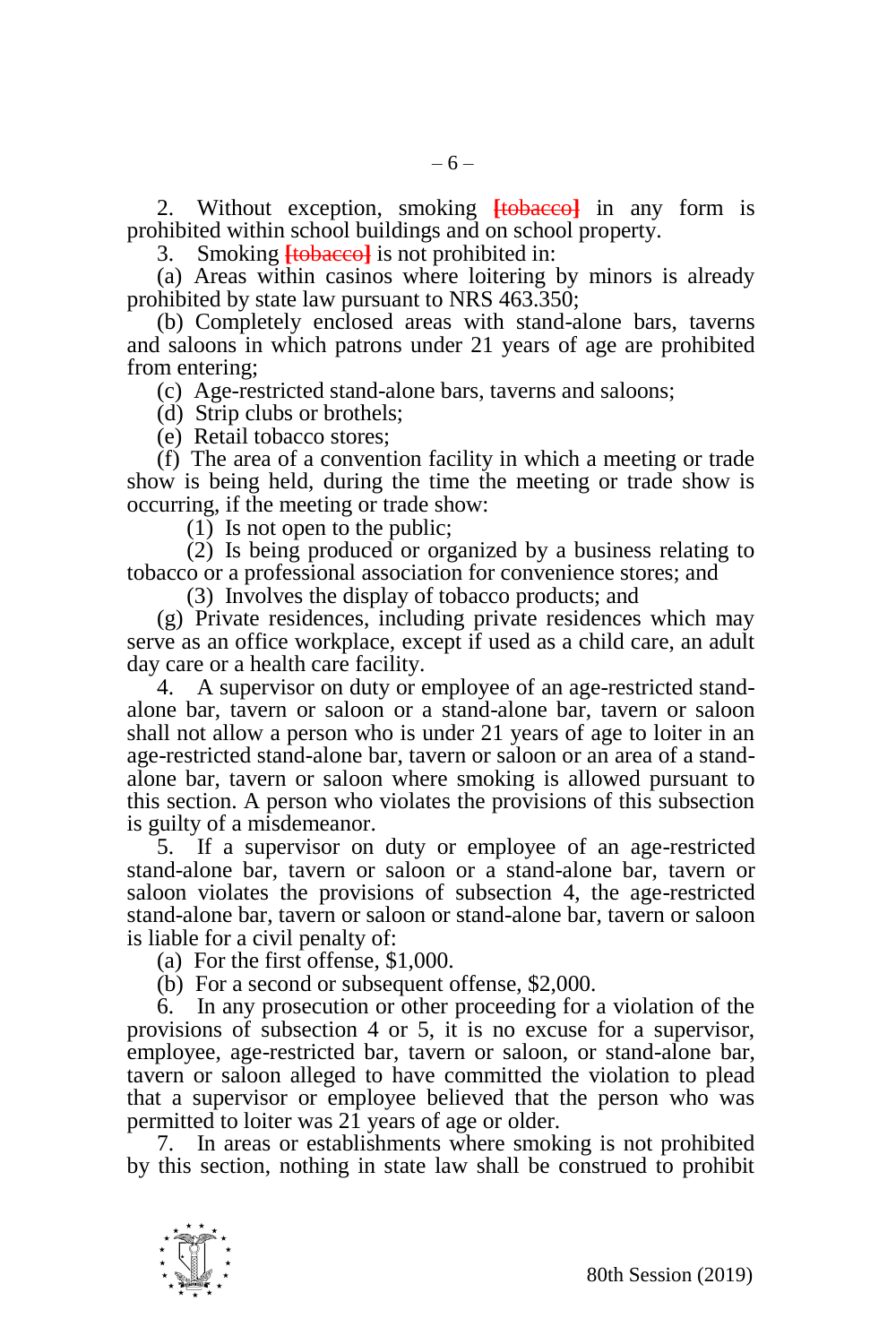the owners of said establishments from voluntarily creating nonsmoking sections or designating the entire establishment as smoke free.

8. Nothing in state law shall be construed to restrict local control or otherwise prohibit a county, city or town from adopting and enforcing local **[**tobacco**]** *smoking* control measures that meet or exceed the minimum applicable standards set forth in this section.

9. "No Smoking" signs or the international "No Smoking" symbol shall be clearly and conspicuously posted in every public place and place of employment where smoking is prohibited by this section. Each public place and place of employment where smoking is prohibited shall post, at every entrance, a conspicuous sign clearly stating that smoking is prohibited. All ashtrays and other smoking paraphernalia shall be removed from any area where smoking is prohibited.

10. Health authorities, police officers of cities or towns, sheriffs and their deputies shall, within their respective jurisdictions, enforce the provisions of this section and shall issue citations for violations of this section pursuant to NRS 202.2492 and 202.24925.

11. No person or employer shall retaliate against an employee, applicant or customer for exercising any rights afforded by, or attempts to prosecute a violation of, this section.

12. For the purposes of this section, the following terms have the following definitions:

(a) "Age-restricted stand-alone bar, tavern or saloon" means an establishment:

(1) Devoted primarily to the sale of alcoholic beverages to be consumed on the premises;

(2) In which food service or sales may or may not be incidental food service or sales, in the discretion of the operator of the establishment;

(3) In which patrons under 21 years of age are prohibited at all times from entering the premises; and

(4) That must be located within:

(I) A physically independent building that does not share a common entryway or indoor area with a restaurant, public place or any other indoor workplace where smoking is prohibited by this section; or

(II) A completely enclosed area of a larger structure, which may include, without limitation, a strip mall or an airport, provided that indoor windows must remain closed at all times and doors must remain closed when not actively in use.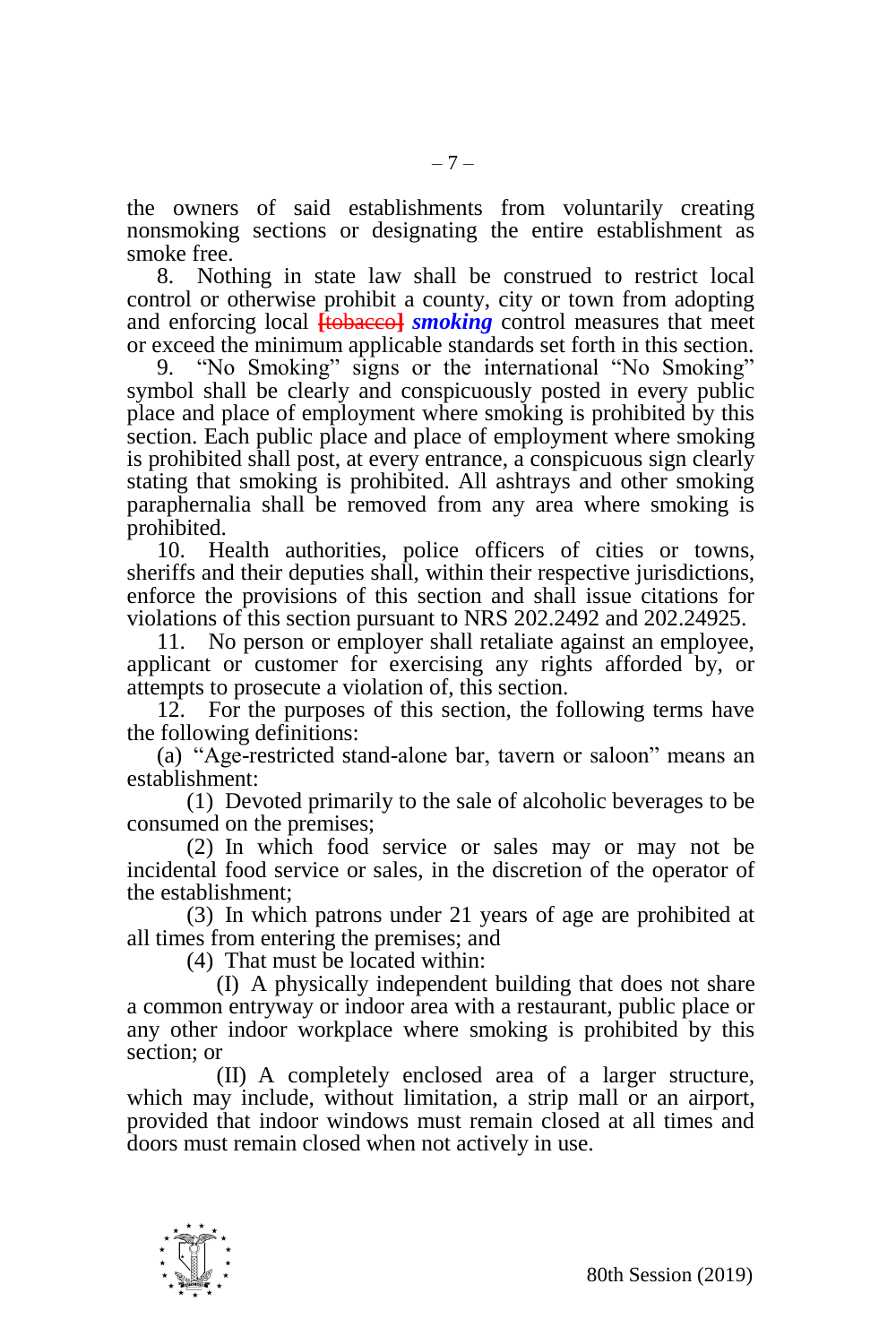(b) "Casino" means an entity that contains a building or large room devoted to gambling games or wagering on a variety of events. A casino must possess a nonrestricted gaming license as described in NRS  $463.0177$  and typically uses the word 'casino' as part of its proper name.

(c) "Child care facility" has the meaning ascribed to it in NRS 441A.030.

(d) "Completely enclosed area" means an area that is enclosed on all sides by any combination of solid walls, windows or doors that extend from the floor to the ceiling.

(e) "Government building" means any building or office space owned or occupied by:

(1) Any component of the Nevada System of Higher Education and used for any purpose related to the System;

(2) The State of Nevada and used for any public purpose; or

(3) Any county, city, school district or other political subdivision of the State and used for any public purpose.

(f) "Health authority" has the meaning ascribed to it in NRS 202.2485.

(g) "Incidental food service or sales" means the service of prepackaged food items including, but not limited to, peanuts, popcorn, chips, pretzels or any other incidental food items that are exempt from food licensing requirements pursuant to subsection 2 of NRS 446.870.

(h) "Place of employment" means any enclosed area under the control of a public or private employer which employees frequent during the course of employment including, but not limited to, work areas, restrooms, hallways, employee lounges, cafeterias, conference and meeting rooms, lobbies and reception areas.

(i) "Public places" means any enclosed areas to which the public is invited or in which the public is permitted.

(j) "Restaurant" means a business which gives or offers for sale food, with or without alcoholic beverages, to the public, guests or employees, as well as kitchens and catering facilities in which food is prepared on the premises for serving elsewhere.

(k) "Retail tobacco store" means a retail store utilized primarily for the sale of tobacco products and accessories and in which the sale of other products is merely incidental.

(l) "School building" means all buildings on the grounds of any public school described in NRS 388.020 and any private school as defined in NRS 394.103.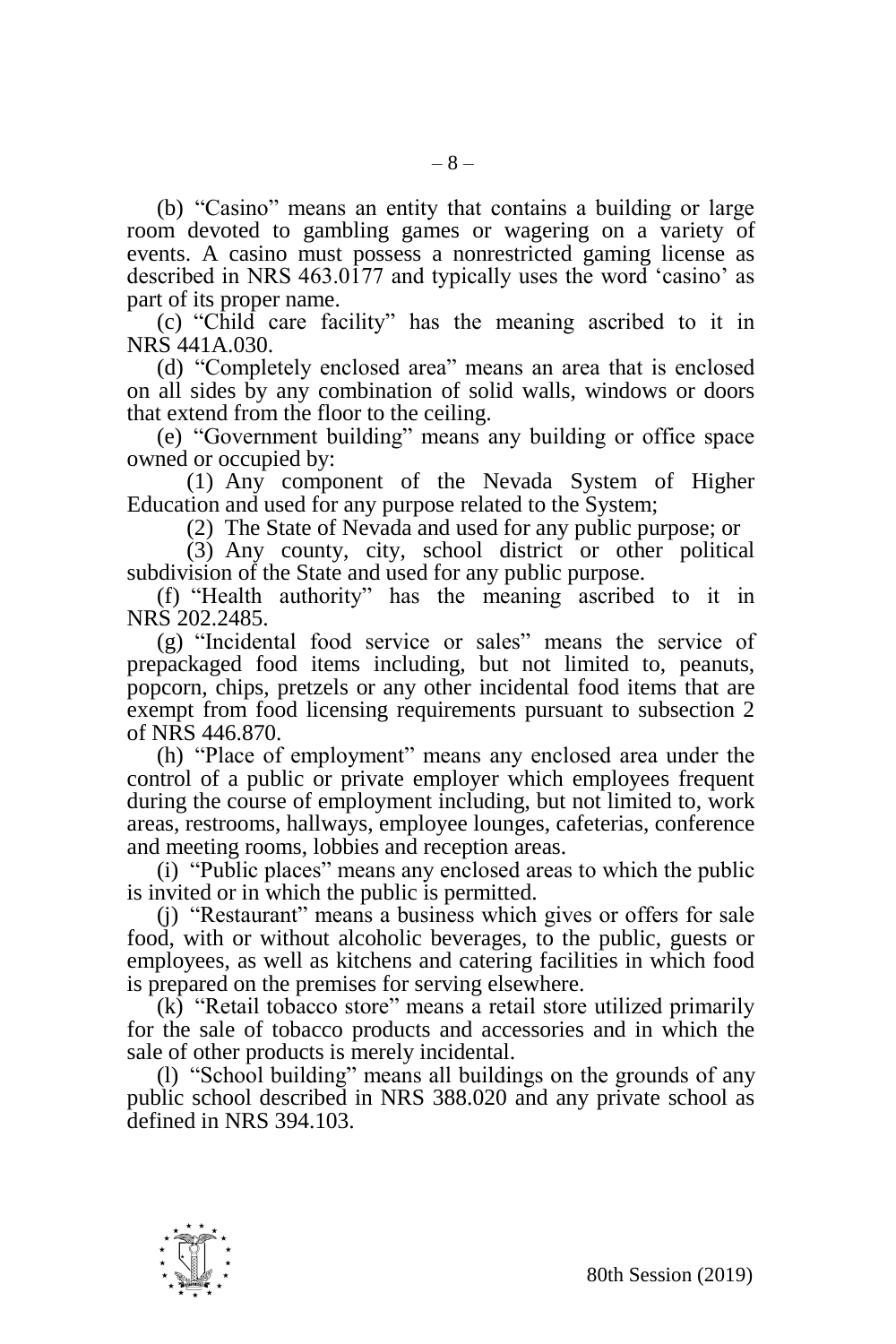(m) "School property" means the grounds of any public school described in NRS 388.020 and any private school as defined in NRS 394.103.

(n) *"Smoking" means inhaling, exhaling, burning or carrying any liquid or heated cigar, cigarette or pipe or any other lighted or heated tobacco or plant product intended for inhalation, in any manner or in any form. The term includes the use of an electronic smoking device that creates an aerosol or vapor, in any manner or in any form, and the use of any oral smoking device. As used in this paragraph, "electronic smoking device":*

*(1) Means any product containing or delivering nicotine, a product made or derived from tobacco or any other substance intended for human consumption that can be used by a person to simulate smoking in the delivery of nicotine or any other substance through inhalation of vapor or aerosol from the product.*

*(2) Includes any component part of a product described in subparagraph (1), regardless of whether the component part is sold separately.*

*(3) Does not include any product regulated by the United States Food and Drug Administration pursuant to Subchapter V of the Federal Food, Drug, and Cosmetic Act, 21 U.S.C. §§ 352 et seq.*

*(o)* "Stand-alone bar, tavern or saloon" means an establishment:

(1) Devoted primarily to the sale of alcoholic beverages to be consumed on the premises;

(2) In which food service or sales may or may not be incidental food service or sales, in the discretion of the operator of the establishment;

(3) In which smoke from such establishments does not infiltrate into areas where smoking is prohibited under the provisions of this section; and

(4) That must be housed in either:

(I) A physically independent building that does not share a common entryway or indoor area with a restaurant, public place or any other indoor workplaces where smoking is prohibited by this section; or

(II) A completely enclosed area of a larger structure, such as a strip mall or an airport, provided that indoor windows must remain shut at all times and doors must remain closed when not actively in use.

 $[(\theta)]$  (p) "Video arcade" has the meaning ascribed to it in paragraph (d) of subsection 3 of NRS 453.3345.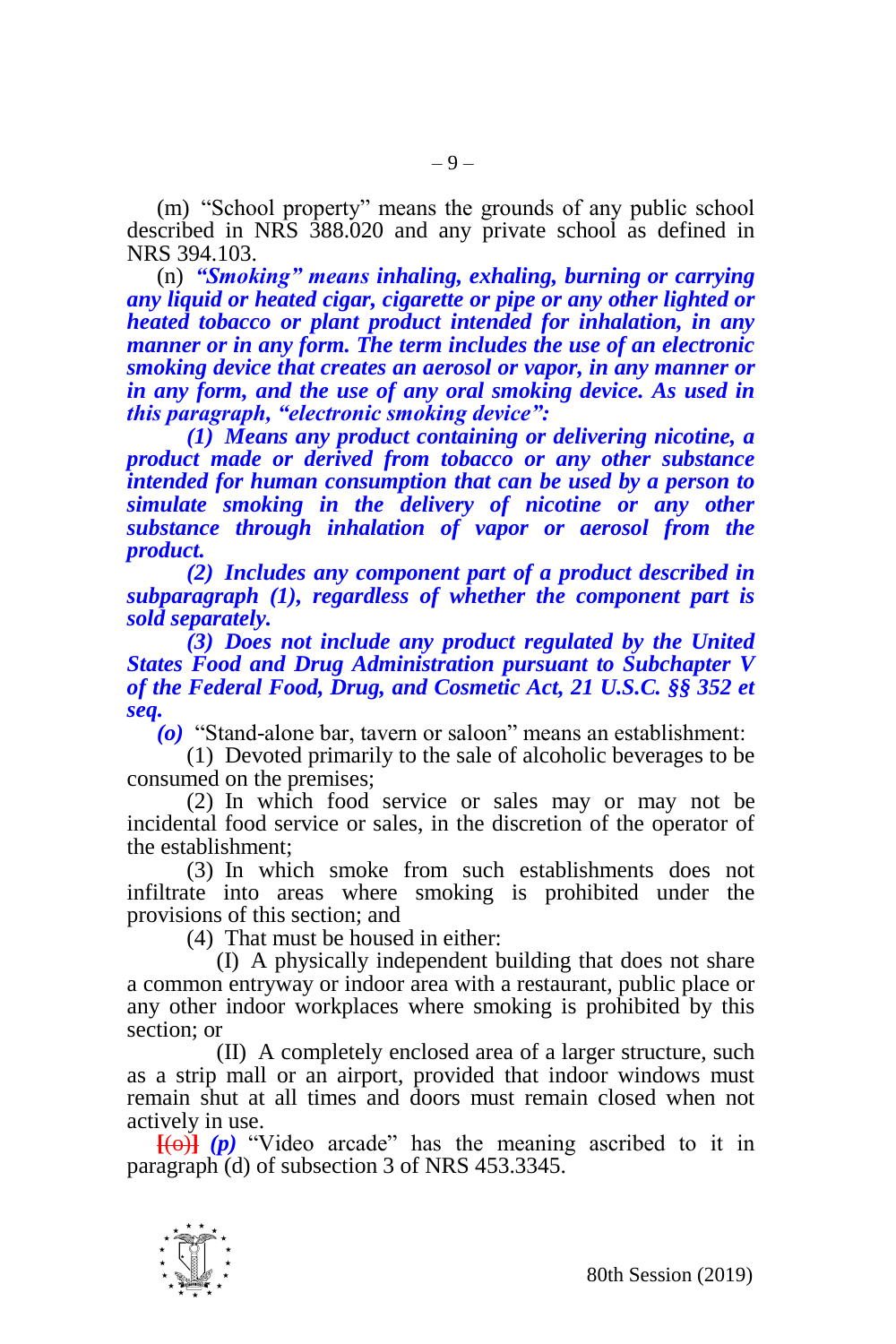13. Any statute or regulation inconsistent with this section is null and void.

14. The provisions of this section are severable. If any provision of this section or the application thereof is declared by a court of competent jurisdiction to be invalid or unconstitutional, such declaration shall not affect the validity of the section as a whole or any provision thereof other than the part declared to be invalid or unconstitutional.

**Sec. 7.3.** NRS 202.2485 is hereby amended to read as follows: 202.2485 As used in NRS 202.2485 to 202.2497, inclusive:

1. "Alternative nicotine product" means any noncombustible product containing nicotine that is intended for human consumption, whether chewed, absorbed, dissolved or ingested by any other means. The term does not include:

(a) A vapor product;

(b) A product made or derived from tobacco; or

(c) Any product regulated by the United States Food and Drug Administration under Subchapter V of the Federal Food, Drug, and Cosmetic Act, 21 U.S.C. §§ 351 et seq.

2. "Distribute" includes furnishing, giving away or providing products made or derived from tobacco or samples thereof at no cost to promote the product, whether or not in combination with a sale.

3. "Health authority" means the district health officer in a district, or his or her designee, or, if none, the Chief Medical Officer, or his or her designee.

4. "Product made or derived from tobacco" does not include any product regulated by the United States Food and Drug Administration pursuant to Subchapter V of the Federal Food, Drug, and Cosmetic Act, 21 U.S.C. §§ 351 et seq.

5. "Vapor product":

(a) Means any noncombustible product containing nicotine *or any other substance* that employs a heating element, power source, electronic circuit or other electronic, chemical or mechanical means, regardless of the shape or size thereof, that can be used to produce vapor from nicotine *or any other substance* in a solution or other form **[**.**]** *, the use or inhalation of which simulates smoking.*

(b) Includes, without limitation:

(1) An electronic cigarette, cigar, cigarillo *,* **[**or**]** pipe *, hookah or vape pen* or a similar product or device; and

(2) **[**A**]** *The components of such a product or device, whether or not sold separately, including, without limitation,* vapor **[**cartridge**]** *cartridges* or other container of nicotine *or any other substance* in a solution or other form that is intended to be used

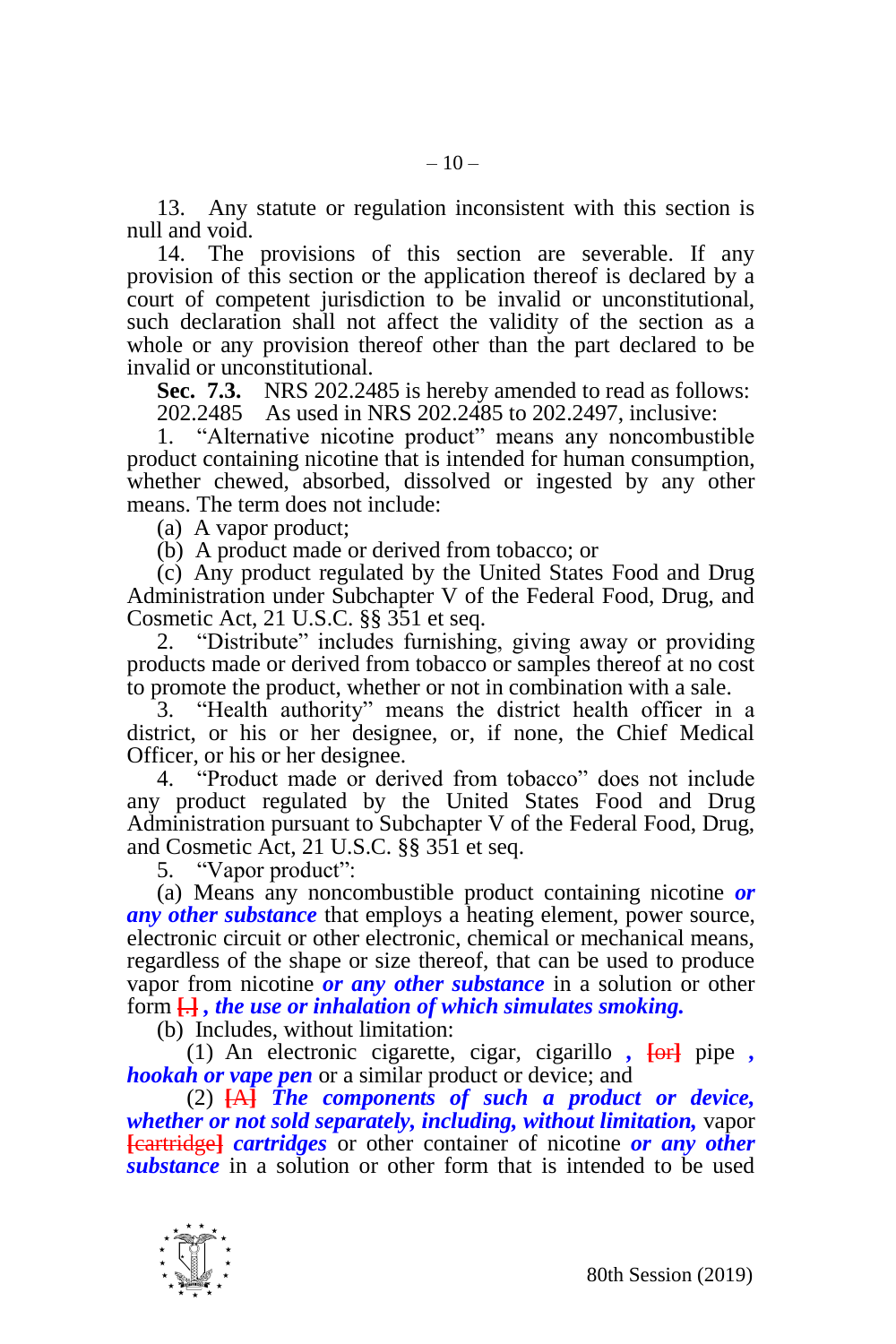with or in an electronic cigarette, cigar, cigarillo,  $\overline{\text{for}}$  pipe, *hookah, or vape pen,* or a similar product or device **[**.**]** *, atomizers, cartomizers, digital displays, clearomizers, tank systems, flavors, programmable software or other similar products or devices. As used in this subparagraph, "component" means a product or device intended primarily or exclusively to be used with or in an electronic cigarette, cigar, cigarillo, pipe, hookah, or vape pen, or a similar product or device.*

(c) Does not include any product regulated by the United States Food and Drug Administration pursuant to Subchapter V of the Federal Food, Drug, and Cosmetic Act, 21 U.S.C. §§ 351 et seq.

**Sec. 7.4.** NRS 202.249 is hereby amended to read as follows:

202.249 1. It is the public policy of the State of Nevada and the purpose of NRS 202.2491, 202.24915 and 202.2492 to place restrictions on the smoking of tobacco in public places to protect human health and safety.

2. The quality of air is declared to be affected with the public interest and NRS 202.2491, 202.24915 and 202.2492 are enacted in the exercise of the police power of this state to protect the health, peace, safety and general welfare of its people.

3. Health authorities, police officers of cities or towns, sheriffs and their deputies and other peace officers of this state shall, within their respective jurisdictions, enforce the provisions of NRS 202.2491, 202.24915 and 202.2492. Police officers of cities or towns, sheriffs and their deputies and other peace officers of this state shall, within their respective jurisdictions, enforce the provisions of NRS 202.2493, 202.24935 and 202.2494 **[**.**]** *and section 1 of this act.*

4. Except as otherwise provided in subsection 5, an agency, board, commission or political subdivision of this state, including, without limitation, any agency, board, commission or governing body of a local government, shall not impose more stringent restrictions on the smoking, use, sale, distribution, marketing, display or promotion of tobacco or products made or derived from tobacco than are provided by NRS 202.2491, 202.24915, 202.2492, 202.2493, 202.24935 and 202.2494 **[**.**]** *and section 1 of this act.*

5. A school district may, with respect to the property, buildings, facilities and vehicles of the school district, impose more stringent restrictions on the smoking, use, sale, distribution, marketing, display or promotion of tobacco or products made or derived from tobacco than are provided by NRS 202.2491, 202.24915, 202.2492, 202.2493, 202.24935 and 202.2494 **[**.**]** *and section 1 of this act.*

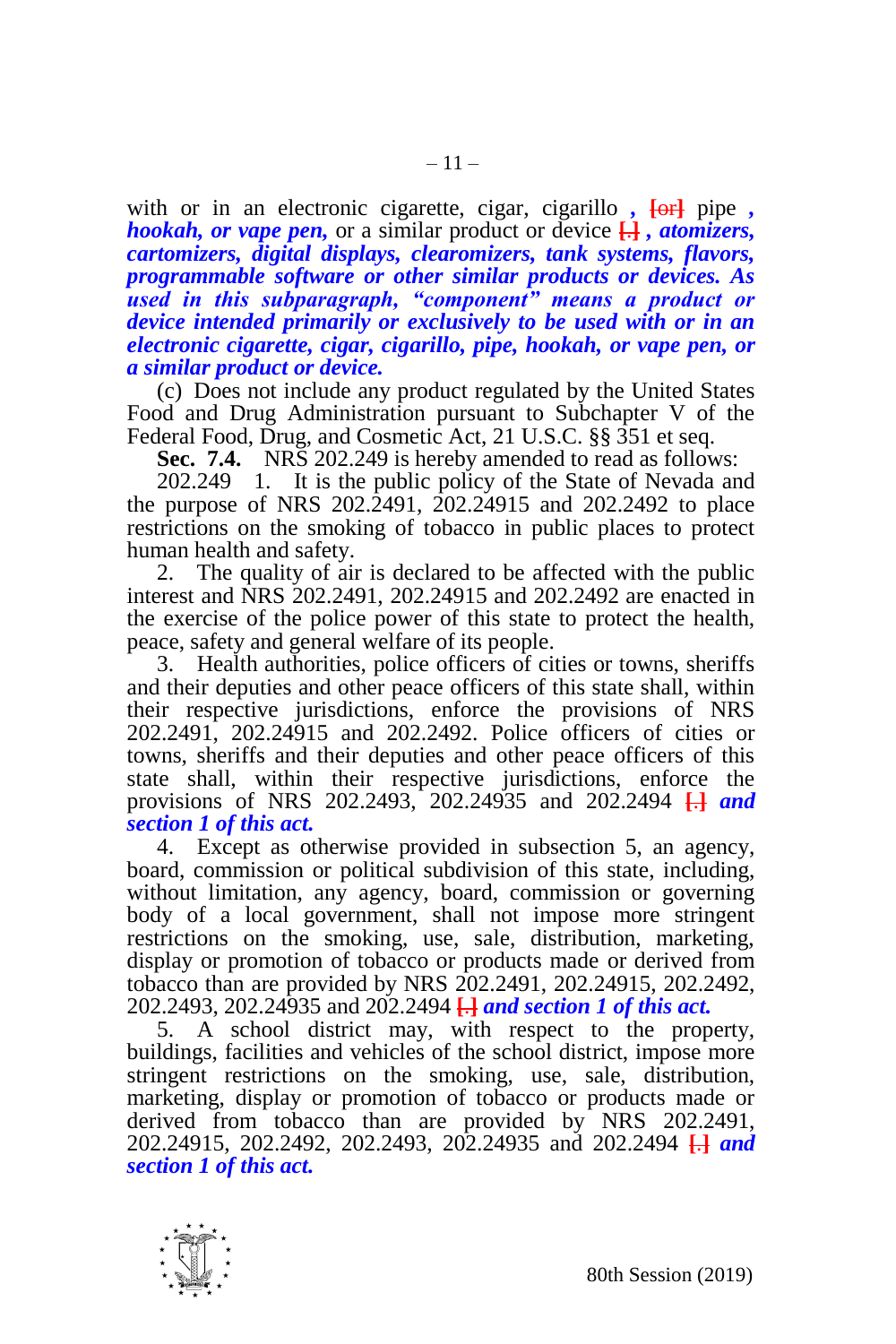**Sec. 7.5.** NRS 202.2493 is hereby amended to read as follows:

202.2493 1. A person shall not sell, distribute or offer to sell cigarettes, any smokeless product made or derived from tobacco or any alternative nicotine product in any form other than in an unopened package which originated with the manufacturer and bears any health warning required by federal law. A person who violates this subsection shall be punished by a fine of \$100 and a civil penalty of \$100. As used in this subsection, "smokeless product made or derived from tobacco" means any product that consists of cut, ground, powdered or leaf tobacco and is intended to be placed in the oral or nasal cavity.

2. **[**Except as otherwise provided in subsections 3, 4 and 5, it is unlawful for any person to sell, distribute or offer to sell cigarettes, cigarette paper, tobacco of any description, products made or derived from tobacco, vapor products or alternative nicotine products to any child under the age of 18 years. A person who violates this subsection shall be punished by a fine of not more than \$500 and a civil penalty of not more than \$500.

3. A person shall be deemed to be in compliance with the provisions of subsection 2 if, before the person sells, distributes or offers to sell to another, cigarettes, cigarette paper, tobacco of any description, products made or derived from tobacco, vapor products or alternative nicotine products, the person:

(a) Demands that the other person present a valid driver's license, permanent resident card, tribal identification card or other written or documentary evidence which shows that the other person is 18 years of age or older;

(b) Is presented a valid driver's license, permanent resident card, tribal identification card or other written or documentary evidence which shows that the other person is 18 years of age or older; and

(c) Reasonably relies upon the driver's license, permanent resident card, tribal identification card or written or documentary evidence presented by the other person.

4. The employer of a child who is under 18 years of age may, for the purpose of allowing the child to handle or transport tobacco, products made or derived from tobacco, vapor products or alternative nicotine products, in the course of the child's lawful employment, provide tobacco, products made or derived from tobacco, vapor products or alternative nicotine products to the child. 5. With respect to any sale made by an employee of a retail establishment, the owner of the retail establishment shall be deemed to be in compliance with the provisions of subsection 2 if the owner: (a) Had no actual knowledge of the sale; and

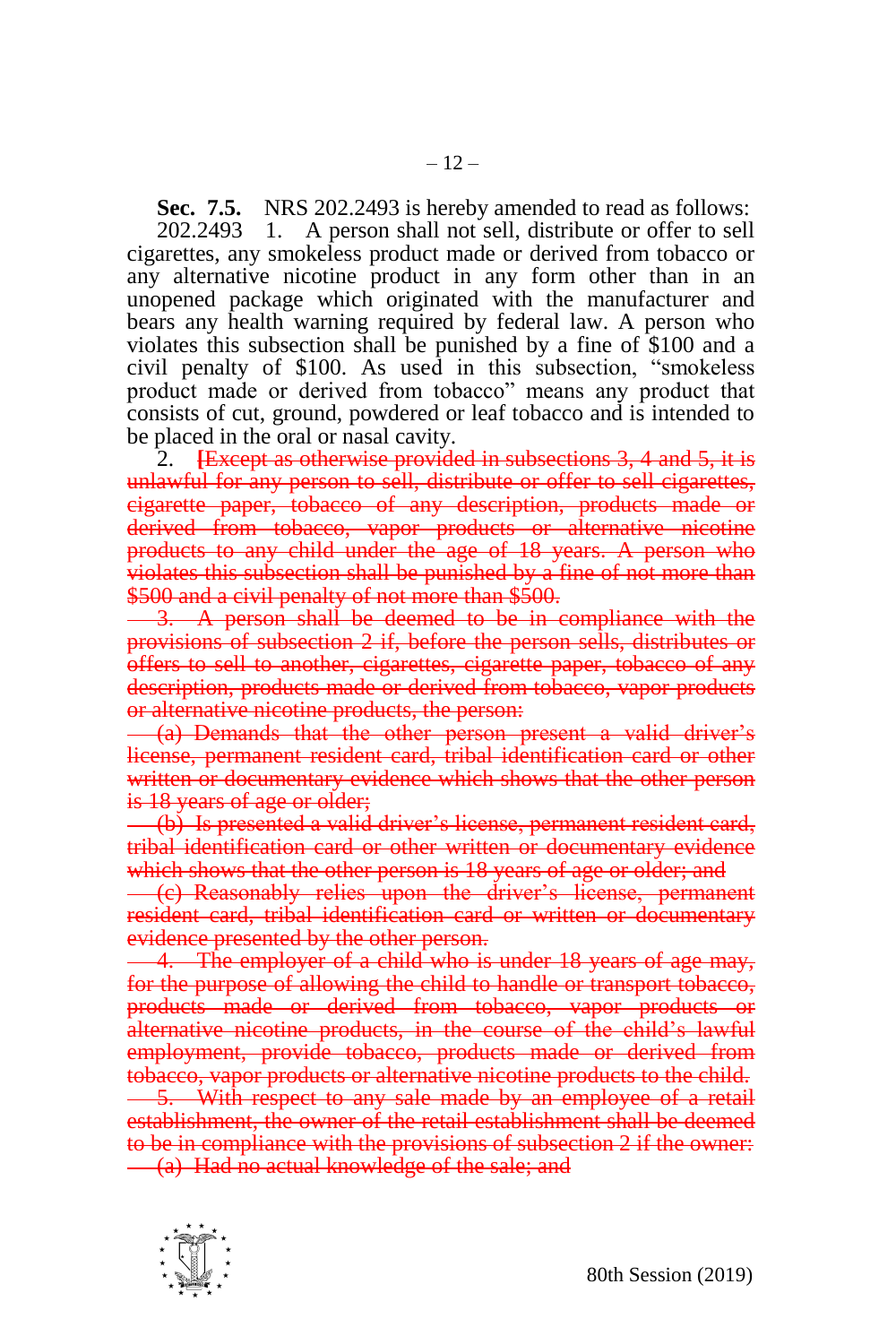(b) Establishes and carries out a continuing program of training for employees which is reasonably designed to prevent violations of subsection 2.

**6.** The owner of a retail establishment shall, whenever any product made or derived from tobacco, vapor product or alternative nicotine product is being sold or offered for sale at the establishment, display prominently at the point of sale:

(a) A notice indicating that:

(1) The sale of cigarettes, other tobacco products, vapor products and alternative nicotine products to minors is prohibited by law; and

(2) The retailer may ask for proof of age to comply with this prohibition; and

(b) At least one sign that complies with the requirements of NRS 442.340.

 $\rightarrow$  A person who violates this subsection shall be punished by a fine of not more than \$100.

**[**7.**]** *3.* It is unlawful for any retailer to sell cigarettes through the use of any type of display:

(a) Which contains cigarettes and is located in any area to which customers are allowed access; and

(b) From which cigarettes are readily accessible to a customer without the assistance of the retailer,

 $\rightarrow$  except a vending machine used in compliance with NRS 202.2494. A person who violates this subsection shall be punished by a fine of not more than \$500.

**[**8. Any money recovered pursuant to this section as a civil penalty must be deposited in a separate account in the State General Fund to be used for the enforcement of this section and NRS 202.2494.**]**

**Sec. 7.7.** NRS 202.24935 is hereby amended to read as follows:

202.24935 1. It is unlawful for a person to knowingly sell or distribute cigarettes, cigarette paper, tobacco of any description *,* **[**or**]** products made or derived from tobacco *, vapor products or alternative nicotine products* to a child under the age of 18 years through the use of **[**the Internet.**]** *a computer network, telephonic network or other electronic network.*

2. A person who violates the provisions of subsection 1 shall be punished by a fine of not more than \$500 and a civil penalty of not more than \$500. Any money recovered pursuant to this section as a civil penalty must be deposited in the same manner as money is

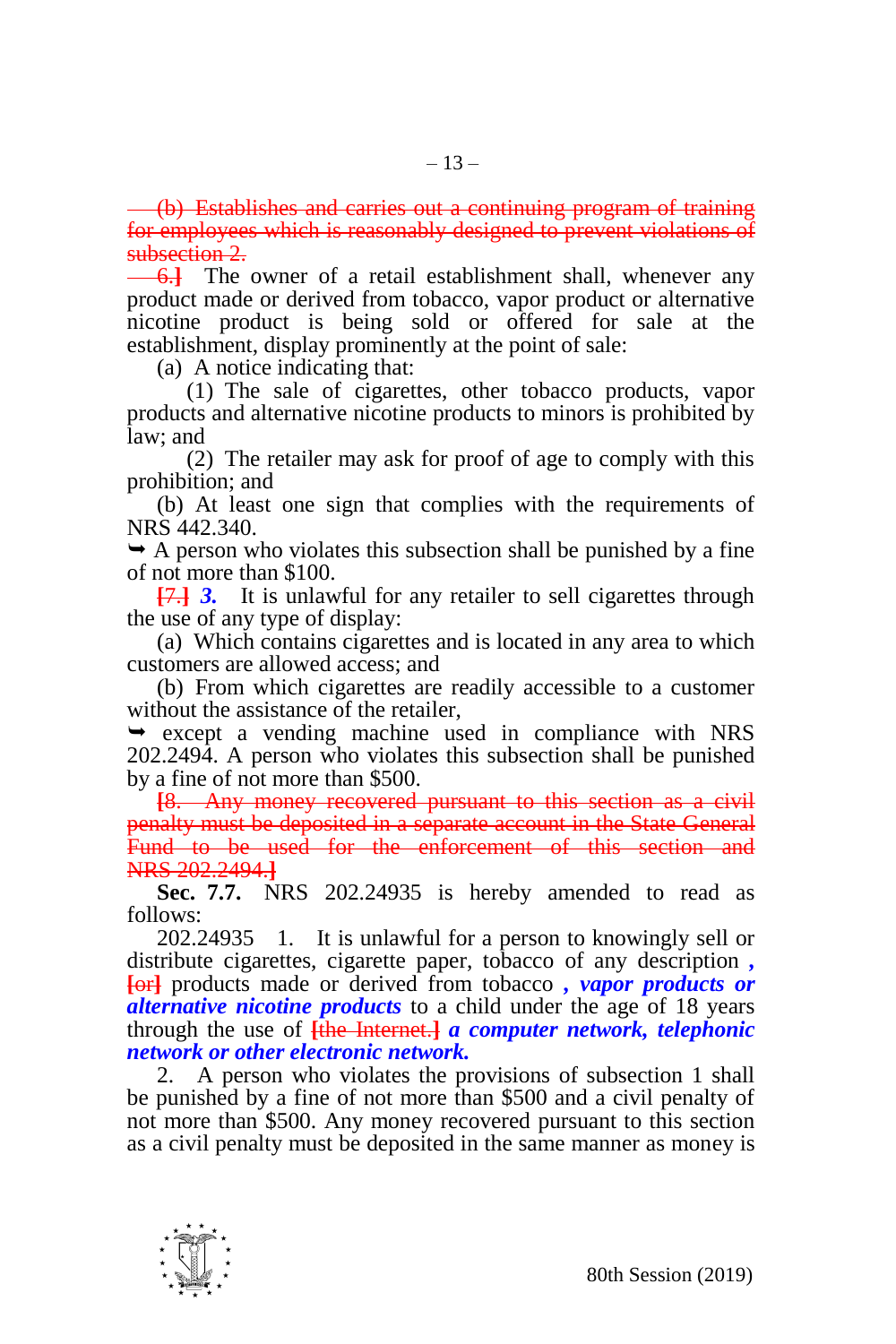deposited pursuant to subsection **[**8**]** *9* of **[**NRS 202.2493.**]** *section 1 of this act.*

3. Every person who sells or distributes cigarettes, cigarette paper, tobacco of any description *,* **[**or**]** products made or derived from tobacco*, vapor products or alternative nicotine products* through the use of **[**the Internet**]** *a computer network, telephonic network or electronic network* shall **[**adopt a policy to prevent a child under the age of 18 years from obtaining cigarettes, cigarette paper, tobacco of any description or products made or derived from tobacco from the person through the use of the Internet. The policy must include, without limitation, a method for ensuring**]** *:*

*(a) Ensure* that **[**the person who delivers such items obtains the signature of a person who is over the age of 18 years when delivering the items, that**]** the packaging or wrapping of the items when they are shipped is clearly marked with the word "cigarettes" or *, if the items being shipped are not cigarettes,* the words "tobacco products ."  $\frac{1}{2}$  and that the person complies with the provisions of 15 U.S.C. § 376. A person who fails to adopt a policy pursuant to this subsection is guilty of a misdemeanor and shall be punished by a fine of not more than \$500.**]**

*(b) Perform an age verification through an independent, thirdparty age verification service that compares information available from public records to the personal information entered by the person during the ordering process that establishes that the person is over the age of 18 years and use a method of mail, shipping or delivery that requires the signature of a person over the age of 18 years before the items are released to the purchaser, unless the person:*

*(1) Requires the customer to:*

*(I) Create an online profile or account with personal information, including, without limitation, a name, address, social security number and a valid phone number, that is verified through publicly available records; or*

*(II) Upload a copy of a government-issued identification card that includes a photograph of the customer; and*

*(2) Sends the package containing the items to the name and address of the customer who ordered the items.* 

**Sec. 7.9.** NRS 202.2496 is hereby amended to read as follows:

202.2496 1. As necessary to comply with any applicable federal law, the Attorney General shall conduct random, unannounced inspections at locations where tobacco, products made or derived from tobacco, vapor products and alternative nicotine products are sold, distributed or offered for sale to inspect for and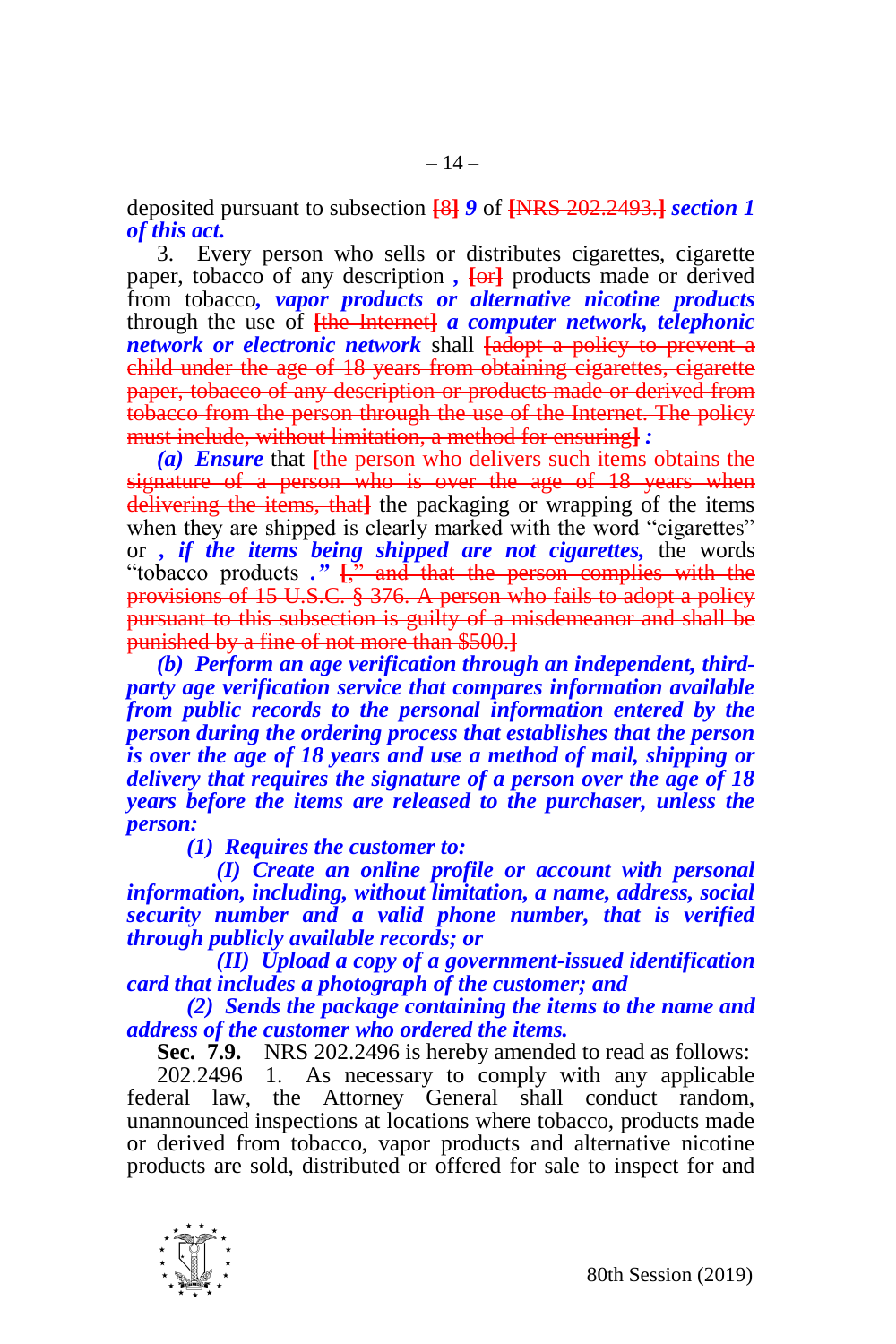enforce compliance with NRS 202.2493 and 202.2494 **[**,**]** *and section 1 of this act,* as applicable. For assistance in conducting any such inspection, the Attorney General may contract with:

(a) Any sheriff's department;

(b) Any police department; or

(c) Any other person who will, in the opinion of the Attorney General, perform the inspection in a fair and impartial manner.

2. If the inspector desires to enlist the assistance of a child under the age of 18 for such an inspection, the inspector shall obtain the written consent of the child's parent for such assistance.

3. A child assisting in an inspection pursuant to this section shall, if questioned about his or her age, state his or her true age and that he or she is under 18 years of age.

4. If a child is assisting in an inspection pursuant to this section, the person supervising the inspection shall:

(a) Refrain from altering or attempting to alter the child's appearance to make the child appear to be 18 years of age or older.

(b) Photograph the child immediately before the inspection is to occur and retain any photographs taken of the child pursuant to this paragraph.

5. The person supervising an inspection using the assistance of a child shall, within a reasonable time after the inspection is completed:

(a) Inform a representative of the business establishment from which the child attempted to purchase tobacco, products made or derived from tobacco, vapor products or alternative nicotine products that an inspection has been performed and the results of that inspection.

(b) Prepare a report regarding the inspection. The report must include the following information:

(1) The name of the person who supervised the inspection and that person's position;

 $(2)$  The age and date of birth of the child who assisted in the inspection;

(3) The name and position of the person from whom the child attempted to purchase tobacco, products made or derived from tobacco, vapor products or alternative nicotine products;

(4) The name and address of the establishment at which the child attempted to purchase tobacco, products made or derived from tobacco, vapor products or alternative nicotine products;

(5) The date and time of the inspection; and

(6) The result of the inspection, including whether the inspection resulted in the sale, distribution or offering for sale of

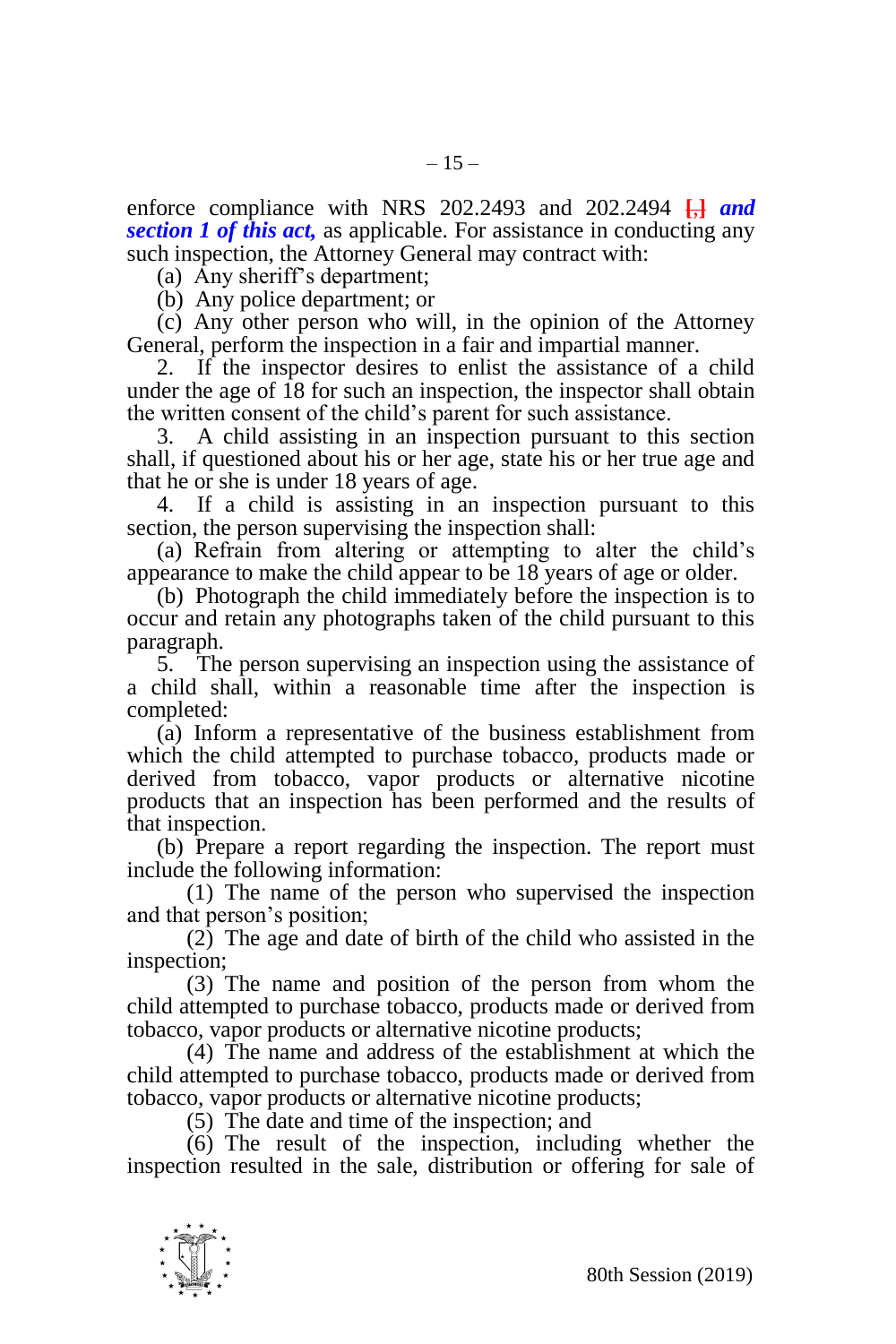tobacco, products made or derived from tobacco, vapor products or alternative nicotine products to the child.

6. No *administrative,* civil or criminal action based upon an alleged violation of NRS 202.2493 or 202.2494 *or section 1 of this act* may be brought as a result of an inspection for compliance in which the assistance of a child has been enlisted unless the inspection has been conducted in accordance with the provisions of this section.

**Secs. 8-14.** (Deleted by amendment.)

**Sec. 14.5.** 1. There is hereby appropriated from the State General Fund to the Department of Health and Human Services for programs to control and prevent the use of tobacco the following sums:

For Fiscal Year 2019-2020..................................... \$2,500,000 For Fiscal Year 2020-2021..................................... \$2,500,000

2. Any remaining balance of the appropriation made by subsection 1 for Fiscal Year 2019-2020 must be added to the money appropriated for Fiscal Year 2020-2021 and may be expended as that money is expended. Any remaining balance of the appropriation made by subsection 1 for Fiscal Year 2020-2021, including any such money added from the previous fiscal year, must not be committed for expenditure after June 30, 2021, by the entity to which the appropriation is made or any entity to which money from the appropriation is granted or otherwise transferred in any manner, and any portion of the appropriated money remaining must not be spent for any purpose after September 17, 2021, by either the entity to which the money was appropriated or the entity to which the money was subsequently granted or transferred, and must be reverted to the State General Fund on or before September 17, 2021.

**Sec. 14.7.** 1. There is hereby appropriated from the State General Fund to the Department of Taxation to carry out the duties imposed on the Department pursuant to the provisions of this act the following sums:

For Fiscal Year 2019-2020........................................ \$513,684 For Fiscal Year 2020-2021........................................ \$445,175

2. Any balance of the sums appropriated by subsection 1 remaining at the end of the respective fiscal years must not be committed for expenditure after June 30 of the respective fiscal years by the entity to which the appropriation is made or any entity to which money from the appropriation is granted or otherwise transferred in any manner, and any portion of the appropriated money remaining must not be spent for any purpose after September 18, 2020, and September 17, 2021, respectively, by